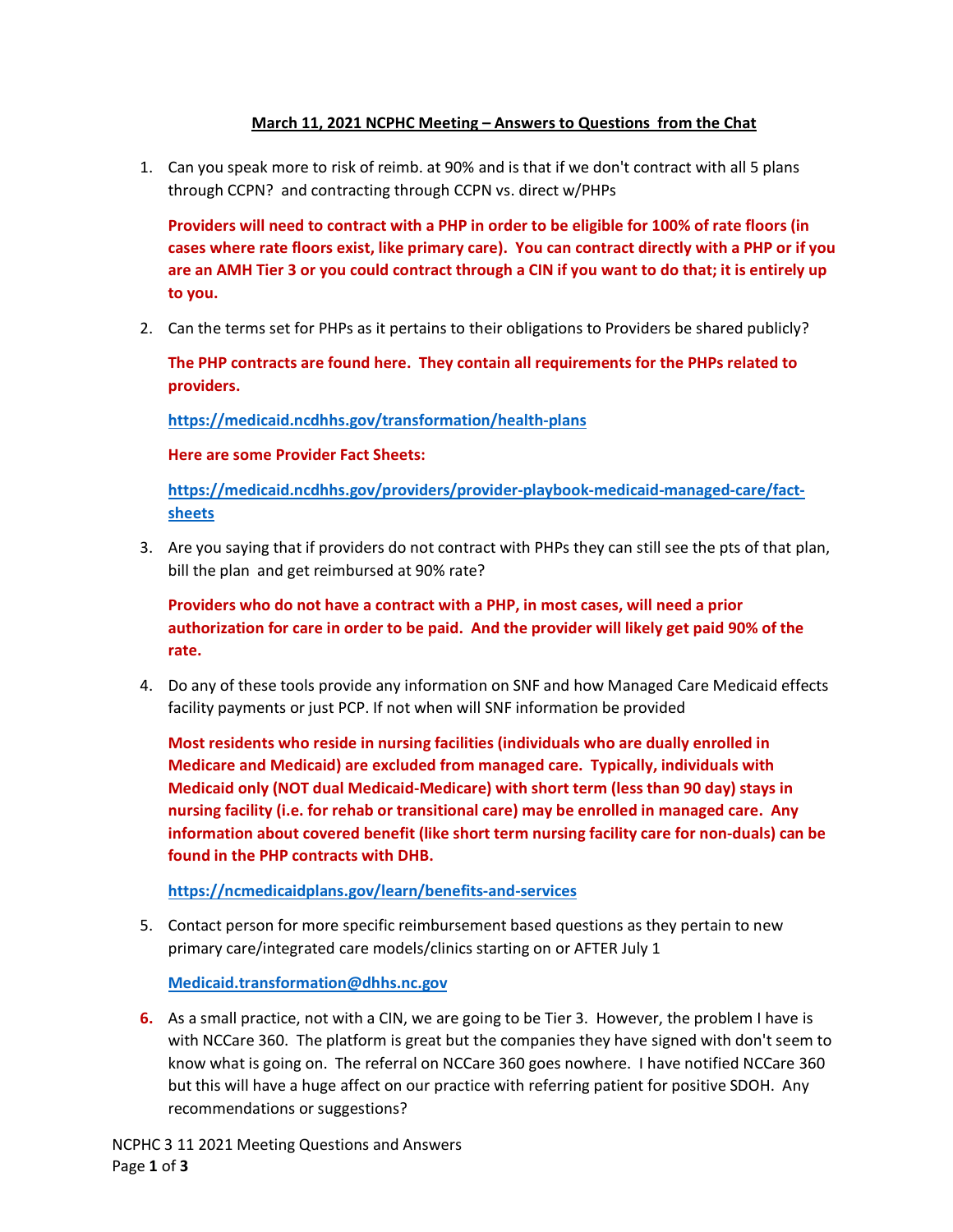**The company who managed NCCARE 360 is responsible for ensuring that social service information in the platform is correct. If you have more specific questions, please send them to Medicaid.transformation@dhhs.nc.gov for assistance.**

7. For our group the decision to not contract with all PHP's was less about the contract terms and more about our ability to effectively partner successfully with so many partners. Each plan will have their own flavor of how to do things that our providers/teams have to keep straight, our Care Coordination and Quality teams will have to engage regularly with each payor, and the likelihood that we will find success in a future downside risk agreement with the small number of Medicaid lives we have spread out over 5 plans is very small. It is unfortunate that we cannot have a solution that addresses these concerns without taking a 10% FFS cut.

**Thank you for your comment. The number of plans was based on a procurement process with guidelines established by state statute.** 

8. For SNF's contracted, we are contracted, with the 5 MCO's. However, in terms of patients coming into SNF's that are "skilled level" and have ancillary needs, we have 4 of the 5 plans only willing to pay the state rate custodial level. Most of the plans don't realize that most of these patients will be admitted in lieu of hospital and will have high acuity needs.

**The Skilled Nursing Facility program is a rate floor program under Managed Care that PHPs are required to adhere to NC Medicaid reimbursement methodology. PHPs are required to reimburse SNF providers at the respective per diem SNF Medicaid FFS rate at a minimum for all services included in the per diem rate as outlined in NC Medicaid Clinical policy.** 

9. So the practice has to attest for each month to receive payments?

**The practice only needs to attest once to receive glidepath payments. Any payments for successive months (up to 3 in total) are based on the first attestation. If you attest in March, you get 3 payments. If you attest in April, you get two payments; if you attest in May, you get 1 payment.**

10. Is there a verification process that lets the provider know that have successfully attested? Once completed, will the practice need to attest monthly or will the first attestation take you through all three months?

**DHB will be verifying that attestations are correct based on testing data we receive from the PHPs. At present we do not have a way to notify providers if their attestation was correct. If providers did attest and did NOT get paid, they should contact [Medicaid.transformation@dhhs.nc.gov.](mailto:Medicaid.transformation@dhhs.nc.gov)**

**The practice only needs to attest once to receive glidepath payments. Any payments for successive months (up to 3 in total) are based on the first attestation. If you attest in March,**